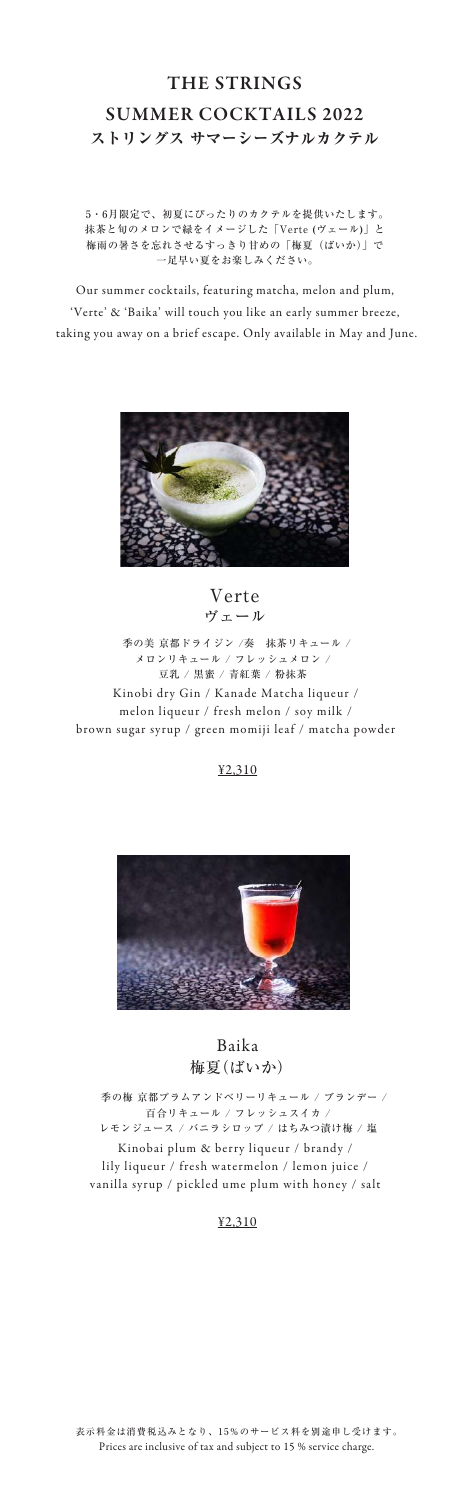Citrus × Japanese Ginger シトラス × ジャパニーズジンジャー

Dry sherry | Japanese ginger | sudachi | umami bitters | tonic water ドライシェリー|ジャパニーズジンジャー|スダチ|うまみビター|トニックウォーター

Japanese gin | Campari | Vermouth rosso | hinoki bitters

Barrel Negroni バレルネグローニ ジャパニーズジン|カンパリ|ベルモットロッソ|ひのきビター

Dry gin / Luxardo Maraschino / fresh orange juice Greek honey / Ouzo / dry orange peel / rosemary



## ~蜜蜂の雫~ Melissa

# RHYTHMOS Signature Cocktail

#### ¥2,310

表示料金は消費税込みとなり、15%のサービス料を別途申し受けます。 Prices are inclusive of tax and subject to 15 % service charge.

在庫状況により銘柄や年号は変更することがございます。 Selection and vintage are subject to change due to availability.

# Japanese Twist Cocktails

Sake Sour 酒サワー Japanese sake | yuzu | shiso | lemon | egg white | shiso bitters 日本酒 | 柚子 | 紫蘇 | レモン | シロップ | 卵白 | 紫蘇ビター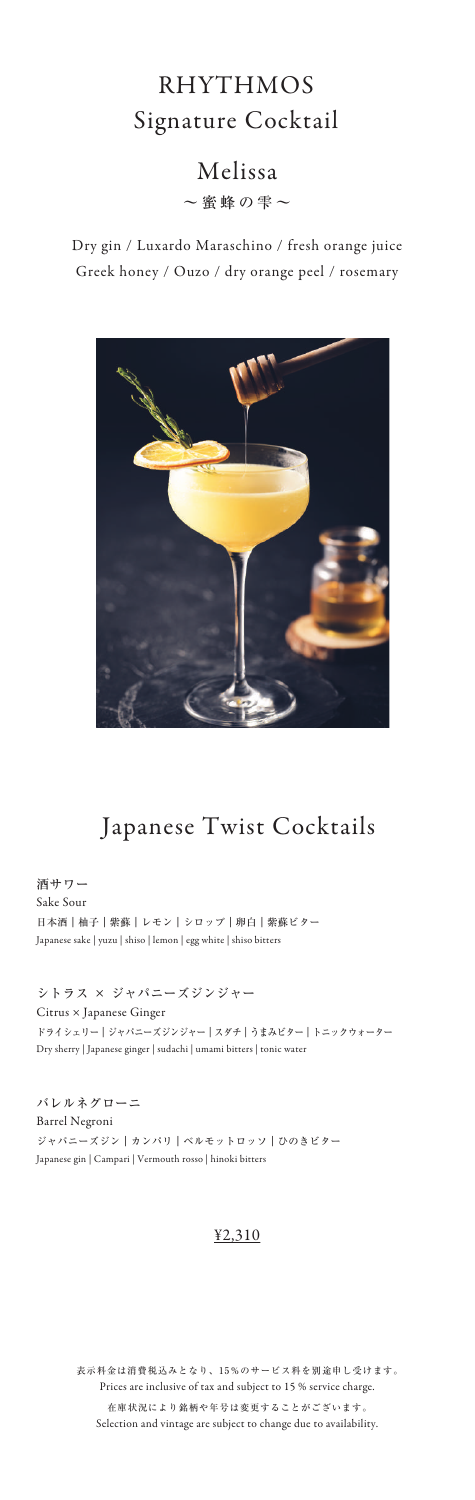## World Classic Cocktails

Manhattan マンハッタン Woodford reserve | Vermouth rosso | bitters ウッドフォードリザーブ|ベルモットロッソ|ビター

Whisky Sour ウイスキーサワー Woodford reserve | lemon | egg white | sugar syrup ウッドフォードリザーブ|レモン|卵白|プレーンシロップ

#### ALL ¥2,200

Penicillin Cocktail ペニシリンカクテル Woodford reserve | ginger | lemon | honey | whisky float ウッドフォードリザーブ|ジンジャー|レモン|はちみつ|ウイスキーフロート

Old Fashioned オールドファッション Woodford reserve | bitters | cube sugar | cherry ウッドフォードリザーブ|ビター|角砂糖|チェリー

Negroni ネグローニ Dry gin | Campari | Vermouth rosso ドライジン|カンパリ|ベルモットロッソ

Last Word ラストワード Dry gin | Chartreuse Jaune | maraschino | lime ドライジン|シャルリューズ・ジョーヌ|マラスキーノ|ライム

Aviation アビエイション Dry gin | maraschino | lemon | Parfait Amour ドライジン|マラスキーノ|レモン|パルフェタムール

Naked and Famous ネイキッド・アンド・フェイマス メスカル|アペロール|シャルトリューズ・ジョーヌ|ライム

Mezcal | Aperol | Chartreuse Jaune | lime

Margarita マルガリータ Tequila | Cointreau | lime | salt テキーラ|コアントロー|ライム|塩

> 表示料金は消費税込みとなり、15%のサービス料を別途申し受けます。 Prices are inclusive of tax and subject to 15 % service charge.

在庫状況により銘柄や年号は変更することがございます。 Selection and vintage are subject to change due to availability.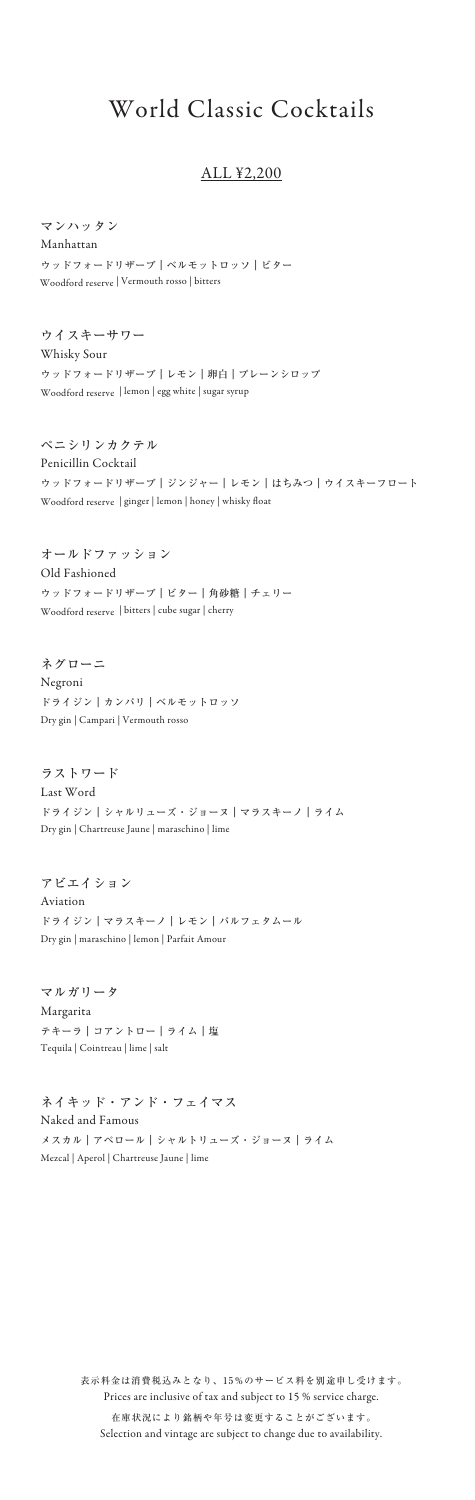## Gin and Tonic Collection

話題のクラフトジンや人気のジンを多数取り揃えております。 お好みのジントニックをお楽しみください。 トニックウォーターからソーダへの変更も可能です。

Please enjoy your favorite Gin and Tonic from our collection. Club soda can be used as a substitute for tonic water.

#### Japan

#### France

#### Germany

#### Islay

| 季の美                                                           | 42,420 |
|---------------------------------------------------------------|--------|
| KI NO BI                                                      |        |
| 柚子、玉露、ライススピリッツを使用したジャパニーズジン                                   |        |
| Japanese Gin using yuzu, gyokuro, rice spirits                |        |
| 六 (ロク)                                                        | 2,420  |
| RO KU                                                         |        |
| 茶葉、柚子、桜の花などを使用したジャパニーズジン                                      |        |
| Japanese Gin using tea leaves, yuzu, cherry blossoms          |        |
|                                                               |        |
| England                                                       |        |
| ビーフィーター 24                                                    | 1,870  |
| Beefeater 24                                                  |        |
| 緑茶を使用し、まろやかかつ柑橘系のドライな味わい                                      |        |
| Using green tea, a mellow and citrus dry taste                |        |
| ヘンドリックス ジン                                                    | 1,980  |
| Hendrick's Gin                                                |        |
| バラ、きゅうりを使用し、フローラルな柑橘系の香りが特徴                                   |        |
| Roses and cucumbers are used, and a floral citrus scent       |        |
| スター オブ ボンベイ                                                   | 1,980  |
| Star of Bombay                                                |        |
| ベルガモット等のアロマをプラスし、上品で繊細なドライジン                                  |        |
| Using bergamot and other aromas, elegant dry gin              |        |
| タンカレー No 10                                                   | 1,760  |
| Tanqueray No 10                                               |        |
| 生の素材が活かされた深い香りとエレガントで繊細な味わい                                   |        |
| A deep scent that made use of raw materials and elegant taste |        |
|                                                               |        |

| ジー ヴァイン ジン                                                                                                      | 2.200 |
|-----------------------------------------------------------------------------------------------------------------|-------|
| g Vain Gin                                                                                                      |       |
| 「ユニ・ブラン」のフローラルな香りと爽やかな味わい                                                                                       |       |
| Floral fragrance from [Ugni-Blanc] and refreshing taste                                                         |       |
| ル ジン                                                                                                            | 2.420 |
| Le Gin                                                                                                          |       |
| in the second contract in the contract of the contract of the contract of the contract of the contract of the c |       |

Elegant taste with apple and 8 aromas gorgeously spread リンゴと8つのアロマが華やかに広がるエレガントな味わい

Monkey 47 Gin モンキー 47 ジン

47 kinds of Botanicals produce a rich aroma and taste

47種類のボタニカルが醸し出す芳醇な香りと味わい

2,420

ザ ボタニスト

Using nine classic gin botanicals with the addition of 22 others foraged from the island

アイラ島自生の22種類のボタニカルが複雑に絡み合う味わい

2,310

The Botanist

表示料金は消費税込みとなり、15%のサービス料を別途申し受けます。 Prices are inclusive of tax and subject to 15 % service charge. 在庫状況により銘柄や年号は変更することがございます。

Selection and vintage are subject to change due to availability.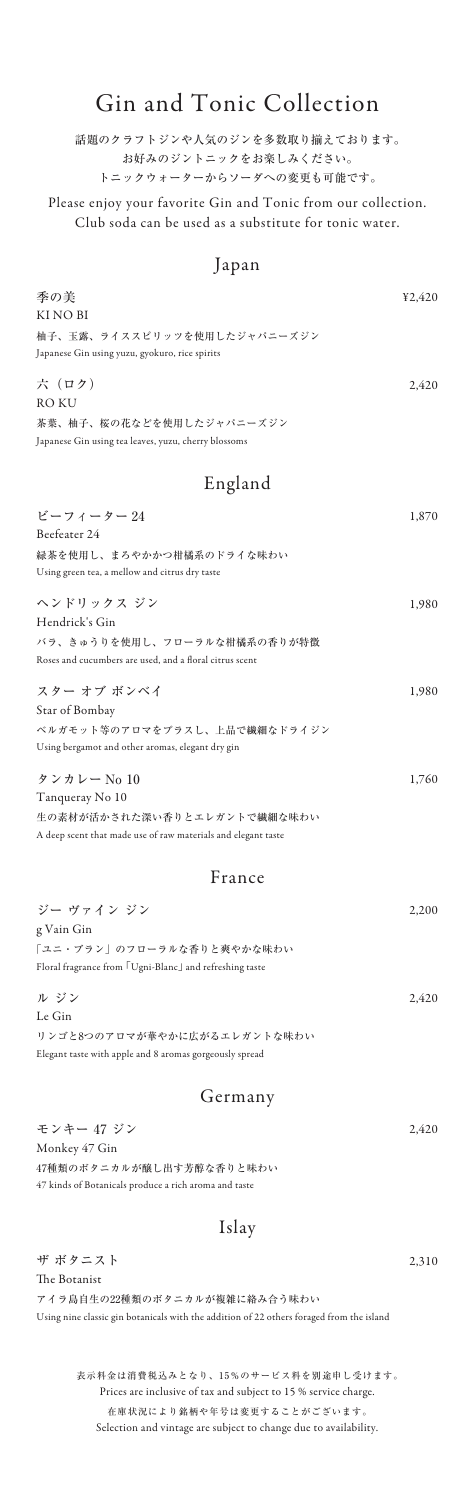### Japanese Whisky

Glass

| 山崎     | YAMAZAKI     | ¥2,200 |
|--------|--------------|--------|
| 山崎 12年 | YAMAZAKI 12Y | 2.420  |
| 山崎 18年 | YAMAZAKI 18Y | 4.400  |

| 白州 | HAKUSHU | 2,310 |
|----|---------|-------|
|    |         |       |

| ダブルディスティラリーリザーブ Double Distillery Reserve |                   | 2,750 |
|-------------------------------------------|-------------------|-------|
| ワインウッドリザーブ                                | Wine Wood Reserve | 2.420 |

| 響 ブレンダーズチョイス  | HIBIKI Blender's Choice        | 2.750 |
|---------------|--------------------------------|-------|
| 響 ジャパニーズハーモニー | <b>HIBIKI</b> Japanese Harmony | 2,420 |
| 響 21年         | HIBIKI 21Y                     | 4.620 |

#### ICHIRO'S CHICHIBU Distillery

表示料金は消費税込みとなり、15%のサービス料を別途申し受けます。 Prices are inclusive of tax and subject to 15 % service charge.

| 余市  | YOICHI                                             | 2,090 |
|-----|----------------------------------------------------|-------|
|     | NIKKA MIYAGIKYO Distillery<br>-Single Malt Whisky- |       |
| 宮城峡 | NIKKA MIYAGIKYO                                    | 1,980 |
|     |                                                    |       |

在庫状況により銘柄や年号は変更することがございます。 Selection and vintage are subject to change due to availability.

### SUNTORY HAKUSHU Distillery -Single Malt Whisky-

### SUNTORY Distillery -Blended Whisky-

### NIKKA YOICHI Distillery -Single Malt Whisky-

NIKKA Distillery -Blended Whisky-

竹鶴 TAKETSURU 1,980

富士山麓 Signature Blend Fuji-Sanroku Signature Blend 2,200

### KIRIN Distillery -Blended Whisky-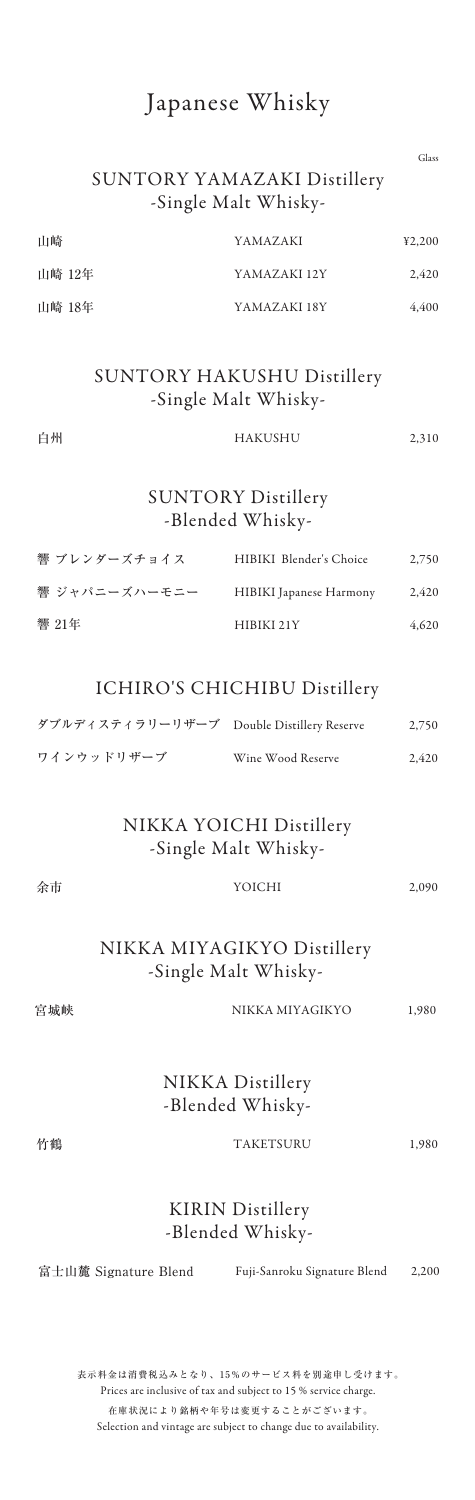# Whisk(e)y

#### Blended Scotch Whisky ¥2,200

Glass

### American Whiskey

|               | Irish Whiskey        | 1,870 |
|---------------|----------------------|-------|
| ジェムソン ブラックバレル | Jameson Black Barrel | 1,870 |
| ブラック ブッシュ     | Black Bush           |       |

| ブラントン ゴールド                                   | Blanton's Gold       | 2,860 |
|----------------------------------------------|----------------------|-------|
| I.W.ハーパー 12年                                 | I.W. Harper 12Y      | 1,870 |
| メーカーズマーク レッド                                 | Maker's Mark Red     | 1,760 |
| ワイルドターキー 13年                                 | Wild Turkey 13Y      | 2,090 |
| ウッドフォードリザーブ                                  | Woodford reserve     | 2,420 |
| ウッドフォードリザーブ ライ                               | Woodford reserve Rye | 2,420 |
| ジャックダニエル シングルバレル Jack Daniel's Single Barrel |                      | 1,980 |
| フォアローゼズ プラチナ                                 | Four Roses Platinum  | 2.090 |

| シーバスリーガル 18年                               | Chivas Regal 18Y   | 2,200 |
|--------------------------------------------|--------------------|-------|
| バランタイン 17年                                 | Ballantine's 17Y   | 2.420 |
| オールドパー 18年                                 | Old Parr 18Y       | 3,520 |
| ロイヤルサルート 21年                               | Royal Salute 21Y   | 4.620 |
| ジョニーウォーカー ブルーラベル Johnnie Walker Blue Label |                    |       |
| ジョニーウォーカー 18年                              | Johnnie Walker 18Y | 5.720 |
| ロイヤルハウスホールド                                | Royal Household    |       |

#### Canadian Whisky 1,870

カナディアンクラブ クラシック 12年 Canadian Club Classic 12Y

表示料金は消費税込みとなり、15%のサービス料を別途申し受けます。 Prices are inclusive of tax and subject to 15 % service charge.

在庫状況により銘柄や年号は変更することがございます。 Selection and vintage are subject to change due to availability.

### American Malt Whiskey

ウエストランド アメリカンオーク ウエストランド ピーテッド ウエストランド シェリーウッド Westland American oak Westland Peated Westland Sherry Wood 2,530 2,640 ウエストランド ギャリアナ Westland Garryana 4,400 2,640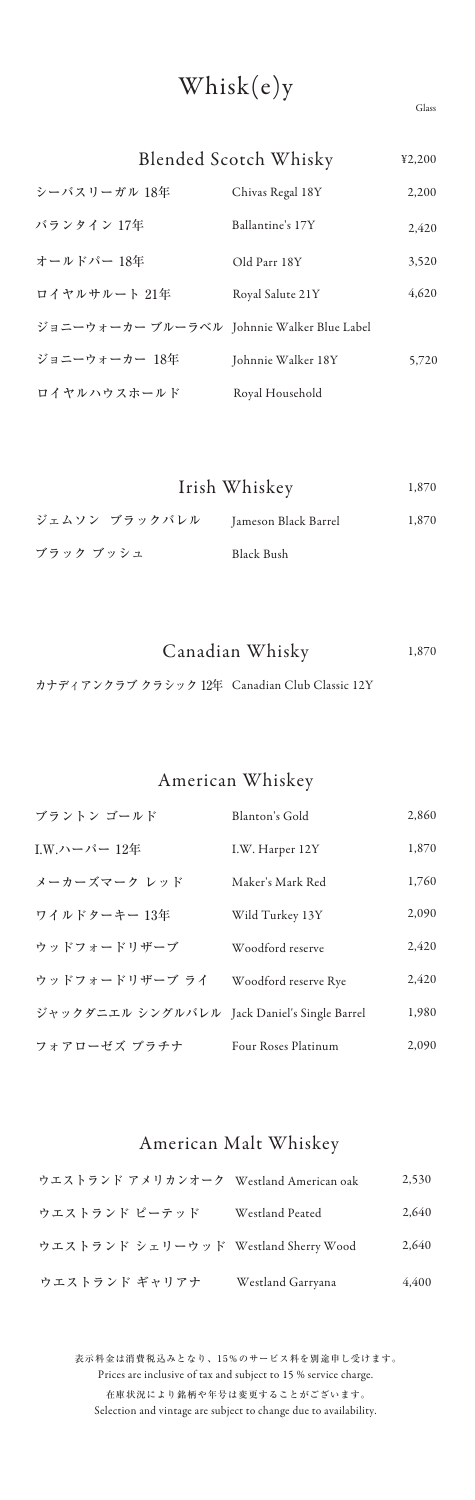## Malt Scotch Whisky

### Speyside Malt

Glass

### Highland Malt

ハイランドパーク 12年 Highland Park 12Y 2,860 タリスカー 18年 Talisker 18Y 2,640

#### Lowland Malt

|  | オーヘントッシャン12年 | Auchentoshan 12Y | 2,200 |
|--|--------------|------------------|-------|
|--|--------------|------------------|-------|

### Islay Malt

#### Islands Malt

| クライヌリッシュ 14年   | Clynelish 14Y       | 1,870 |
|----------------|---------------------|-------|
| ロイヤルロッホナガー 12年 | Royal Lochnagar 12Y | 1,870 |
| グレンモーレンジ 18年   | Glenmorangie 18Y    | 2,640 |
| トマーティン 18年     | Tomatin 18Y         | 2,640 |
| グレンモーレンジ シグネット | Glenmorangie Signet | 2,640 |
| グレンドロナック 12年   | Glendronach 12Y     | 2,310 |

| ザ グレンリベット 12年 | The Glenlivet 12Y | ¥1,870 |
|---------------|-------------------|--------|
| ザ グレンリベット 18年 | The Glenlivet 18Y | 2.640  |
| グレンフィディック 18年 | Glenfiddich 18Y   | 2,640  |
| ザ マッカラン 12年   | The Macallan 12Y  | 2,420  |
| ザ マッカラン 18年   | The Macallan 18Y  | 4,400  |
| ベンリアック 12年    | BenRiach 12 Y     | 2,310  |
| ザ シングルトン 18年  | The Singleton 18Y | 2,750  |

| アードベッグ 10年     | Ardbeg 10y            | 1,980 |
|----------------|-----------------------|-------|
| ボウモア 18年       | Bowmore 18y           | 2,420 |
| カリラ 12年        | Caol Ila 12Y          | 1.980 |
| ラガヴーリン 16年     | Lagavulin 16y         | 2,200 |
| ラフロイグ 10年      | Laphroaig 10Y         | 1,980 |
| ブルイックラディ クラシック | Bruichladdich Classic | 2.310 |

表示料金は消費税込みとなり、15%のサービス料を別途申し受けます。 Prices are inclusive of tax and subject to 15 % service charge.

在庫状況により銘柄や年号は変更することがございます。 Selection and vintage are subject to change due to availability.

ポートシャーロット 10年 Port Charlotte 10Y 2,530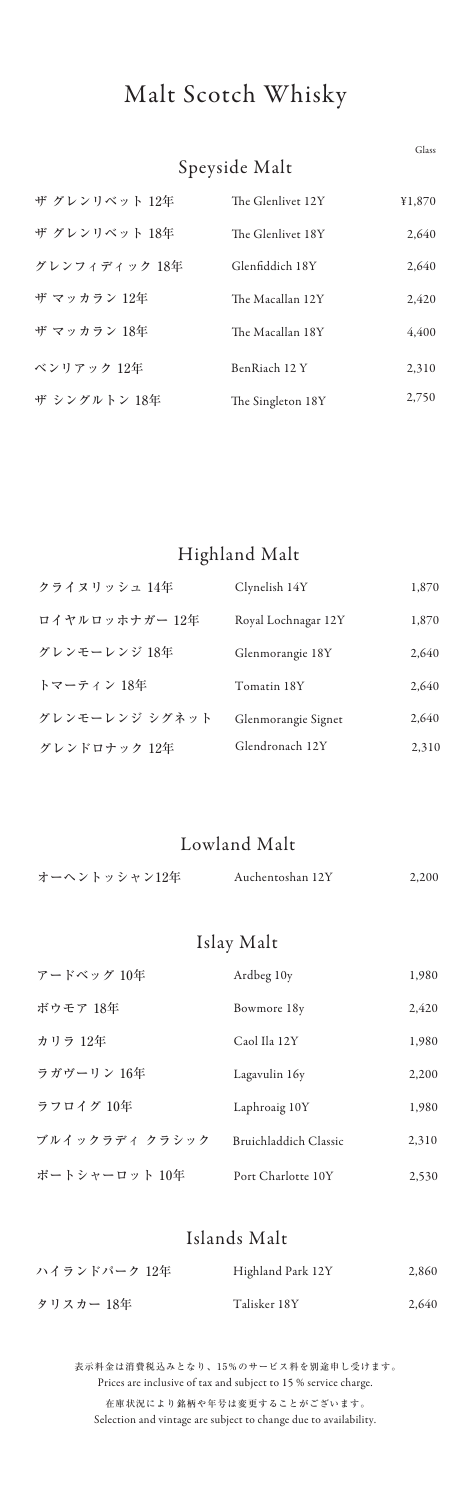# Spirits

### Gin

Glass

### Vodka

| ビーフィーター 24                 | Beefeater 24                  | ¥1,870 |
|----------------------------|-------------------------------|--------|
| ヘンドリックス                    | Hendrick's                    | 1,980  |
| スター オブ ボンベイ                | Star of Bombay                | 1,980  |
| タンカレー No 10                | Tanqueray No 10               | 1,760  |
| モンキー 47 シュヴァルツバルト<br>ドライジン | Monkey 47 Schwarzwald Dry Gin | 2.420  |

#### Rum

| アブソルート エリクス | Absolut Elyx | 2,200 |
|-------------|--------------|-------|
| ベルヴェデール     | Belvedere    | 1,870 |
| シロック        | Ciroc        | 1,760 |
| グレイグース      | Grey Goose   | 1,870 |

| ハバナクラブ 7年 | Havana Club 7Y  | 1,760 |
|-----------|-----------------|-------|
| ロン サカパ XO | Ron Zacapa X.O. | 2.310 |
| セブンシーズ    | Seven Seas      | 2.090 |

### Tequila

表示料金は消費税込みとなり、15%のサービス料を別途申し受けます。 Prices are inclusive of tax and subject to 15 % service charge. 在庫状況により銘柄や年号は変更することがございます。 Selection and vintage are subject to change due to availability.

### Mezcal

| ピエルデ・アルマス ラ・ | Pierde Almas La Puritita Verda | 2,310 |
|--------------|--------------------------------|-------|
| プリティータ・ヴェルダ  |                                |       |

| エラドゥ―ラ アネホ     | Herradura Añejo      | 2.750 |
|----------------|----------------------|-------|
| パトロン アネホ       | Patron Añejo         | 2.200 |
| グラン パトロン プラティナ | Gran Patron Platinum | 6,600 |
| クエルボ 1800 アネホ  | Cuervo 1800 Añejo    | 2,640 |
| ドン・フリオ 1942    | Don Julio 1942       | 3,300 |
| ドン・フリオ レアル     | Don Julio Real       | 9,680 |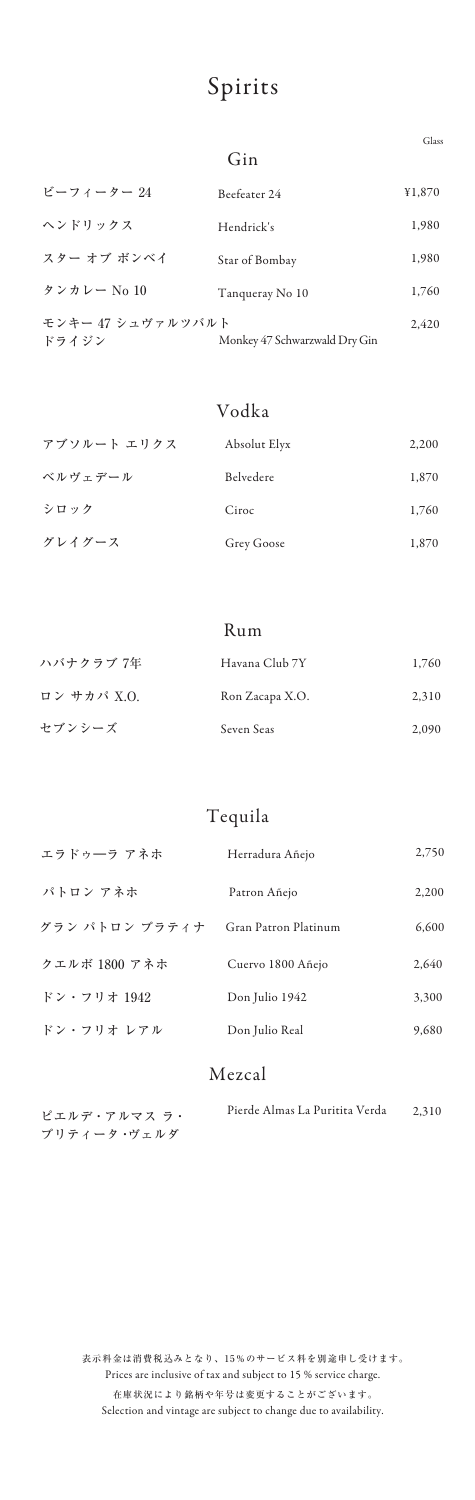在庫状況により銘柄や年号は変更することがございます。 Selection and vintage are subject to change due to availability.

## Brandy

### Cognac

Glass

### Calvados

1,980

| ブラー グランソラージュ X.O. Martell Cordon Bleu                   | 1.980 |
|---------------------------------------------------------|-------|
| クールドリヨン ポムプリゾニエール Coeur de Lion Pomme Prisonnière 3,080 |       |

ピスコ ワカー

| マーテル コルドンブルー                                     | Martell Cordon Bleu | ¥2,200 |
|--------------------------------------------------|---------------------|--------|
| レミー マルタン 1738                                    | Rémy Martin 1738    | 2,530  |
| レミー マルタン X.O. エクセレンス Rémy Martin X.O. Excellence |                     | 2,860  |
| ヘネシー X.O.                                        | Hennessy X.O.       | 3,300  |
| ヘネシー パラディーエクストラ Hennessy Paradis Extra           |                     | 13,100 |
| ルイ13世                                            | Louis XIII          | 35,200 |
| ルイ13世 (ハーフ)                                      | Louis XIII (half)   | 22,000 |

Pisco Waqar

### Pisco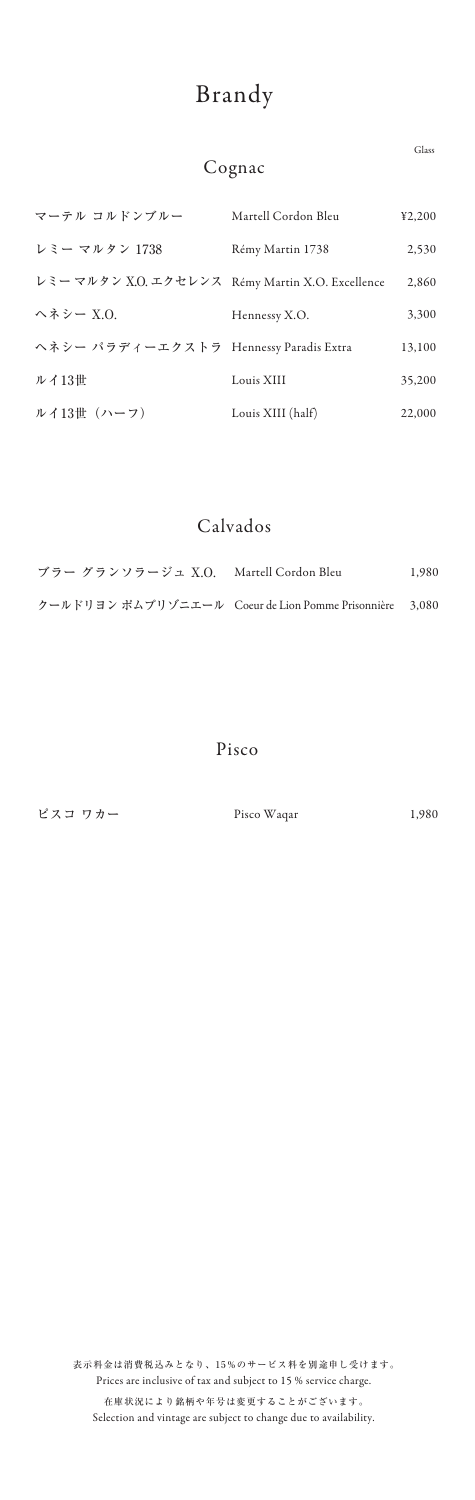在庫状況により銘柄や年号は変更することがございます。 Selection and vintage are subject to change due to availability.

### シャンパーニュ

### Champagne

|                                                                                   |     |             | Glass             | Bottle  |
|-----------------------------------------------------------------------------------|-----|-------------|-------------------|---------|
| テルモン レゼルヴ ブリュット<br>Telmont Réserve Brut                                           |     |             | N.V France ¥3,080 | ¥13,750 |
| テタンジェ ブリュット レゼルヴ<br>Taittinger Brut Réserve                                       |     | N.V France  |                   | 15,400  |
| G. H. マム ロゼ<br>G.H. Mumm Rosé                                                     | N.V | France      |                   | 17,500  |
| デュヴァル ロゼ ブリュット<br>プレスティージュ プルミエ クリュ<br>Duval-Leroy Rosé Brut Prestige Premier Cru |     | N.V France  |                   | 22,000  |
| テルモン レゼルヴ・ロゼ<br>Telmont Réserve Rosé                                              | N.V | France      |                   | 423,100 |
| ルイナール ブラン ド ブラン<br>Ruinart Blanc de Blancs                                        |     | N.V France  |                   | 24,200  |
| ドンペリニヨン<br>Dom Pérignon                                                           |     | 2009 France |                   | 31,900  |
| ルイ ロデレール ブリュット<br>ナチュール フィリップ スタルク<br>Louis Roederer Brut Nature Philippe Starck  |     | 2009 France |                   | 35,200  |
| デュヴァル ルロワ ファムド<br>シャンパーニュ グラン クリュ<br>Duval-Leroy Femme de Champagne Grand Cru     | N.V | France      |                   | 37,400  |
| ペリエジュエ ベル エポック<br>Perrier-Jouët Belle Epoque                                      |     | 2007 France |                   | 41,800  |
| テタンジェコント ド シャンパーニュ<br>ブランドブラン<br>Taittinger Comtes de Champagne Blanc de Blancs   |     | 2007 France |                   | 52,800  |
| ルイ ロデレール クリスタル<br>Louis Roederer Cristal                                          |     | 2009 France |                   | 58,300  |

# スパークリング

### Sparkling

Ômina Romana Bellone Spumante Brut

| オミナ ロマーナ ベローネ | Italy | 14,850 |
|---------------|-------|--------|
| スプマンテ ブリュット   | Lazio |        |

|                                                     |     |        | Glass | Bottle  |
|-----------------------------------------------------|-----|--------|-------|---------|
| クレマン ド リムー レ グレムノス                                  | N V | France |       | ¥10,450 |
| ドメーヌ ジ ロレンス                                         |     | Limoux |       |         |
| Crémant de Limoux Les Graimenous Domaine J. Laurens |     |        |       |         |

Classic Cuvée Sparkling Hambledon クラシック キュべ スパークリング ハンブルトン

England 15,400 Hampshire

| ミッレディ フランチャコルタ ブリュット 2014 Italy |  |           | 14,300 |
|---------------------------------|--|-----------|--------|
| Milledi Franciacorta Brut       |  | Lombardia |        |
|                                 |  |           |        |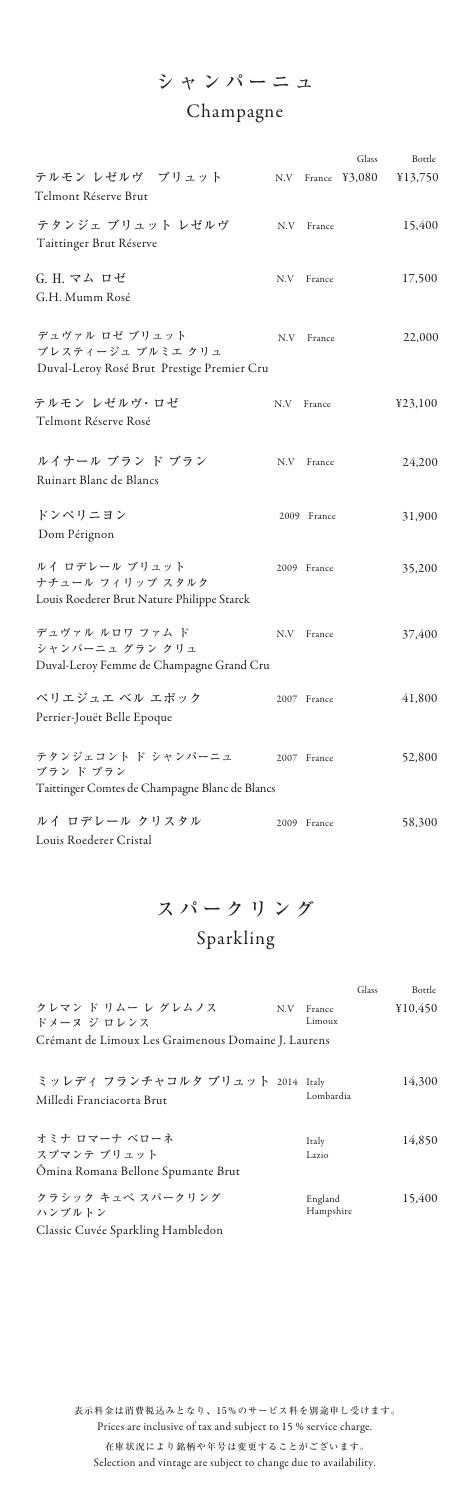在庫状況により銘柄や年号は変更することがございます。 Selection and vintage are subject to change due to availability.

### ワインセレクション

### Wine Selection

|                                                                    | Sparkling           |      |                                                          | Glass           | Bottle           |
|--------------------------------------------------------------------|---------------------|------|----------------------------------------------------------|-----------------|------------------|
| テルモン レゼルヴ ブリュット<br>Telmont Réserve Brut                            |                     | N.V. | France<br>Champagne                                      |                 | ¥3,080 ¥13,750   |
| マム アイス・エクストラ<br>G.H.Mumm Ice Xtra Demi Sec                         |                     | N.V. | France<br>Champagne                                      | 2,310           | 13,750           |
| カステルヴェッキオ ブリュット ミレジマート<br>Castelvecchio Brut Millesimato           |                     | 2019 | Italy<br>Piedmont                                        | 1,980           | 8,250            |
| アルバトロス ブランドブラン オーガニック<br>(ノンアルコールスパークリング)                          |                     |      | France                                                   | 1,650           | 5,500            |
| Albatros blanc de blancs Brut Bio (Non-alcoholic)                  |                     |      |                                                          |                 |                  |
|                                                                    | White               |      |                                                          |                 |                  |
|                                                                    |                     |      |                                                          | Glass           | Bottle           |
| ヘルメス ディアクトロスII<br>Hermes Diactoros II Bianco 2019                  | ビアンコ 2019           |      |                                                          | ¥1,980          | ¥8,800           |
| オミナ ロマーナ ワイナリー<br>Omina Romana Winery                              | Italy<br>Lazio      |      | Viognier, incrocio Manzoni,<br>Petit Manseng, Chardonnay |                 |                  |
| シャブリ<br>Chablis                                                    |                     |      |                                                          | 2,640           | 12,100           |
| セバスチャン クリストフ<br>Sebastien Christophe                               | France<br>Bourgogne |      | Chardonnay                                               |                 |                  |
| ドメーヌ・ゴワゾ サン・ブリ ムーリ 2020                                            |                     |      |                                                          | 3,300           | 15,400           |
| Domaine Goisot Saint Bris Moury 2020<br>ドメーヌ ゴワゾ<br>Domaine Goisot | France<br>Bourgogne |      | Sauvignon Blanc                                          |                 |                  |
| Coravin                                                            |                     |      |                                                          |                 |                  |
| ピュリニー モンラッシェ<br>Puligny Montrachet                                 |                     |      |                                                          | 5,940           | 28,600           |
| フランソワ・カリヨン<br>Francois Carillon                                    | France<br>Bourgogne |      | Chardonnay                                               |                 |                  |
|                                                                    | Red                 |      |                                                          |                 |                  |
|                                                                    |                     |      |                                                          |                 |                  |
| ダイアナ ネモレンシス 2017<br>Diana Nemorensis I 2017                        |                     |      |                                                          | Glass<br>¥1,980 | Bottle<br>¥8,800 |
| オミナ ロマーナ ワイナリー<br>Omina Romana Winery                              | Italy<br>Lazio      |      | Merlot,<br>Cabernet Sauvignon,<br>Cabernet Franc         |                 |                  |
| ヴァンソーブル<br>Vinsobres                                               |                     |      |                                                          | 2,640           | 12,100           |
| ドメーヌ サン ヴァンサン<br>Domaine Saint Vincent                             | France<br>Rhone     |      | Grenache,<br>Syrah                                       |                 |                  |
| マルサネ<br>Marsannay                                                  |                     |      |                                                          | 3,300           | 15,400           |
| シャトー ド マルサネ<br>Ch de Marsannay                                     | France<br>Bourgogne |      | Pinot Noir                                               |                 |                  |
| Coravin                                                            |                     |      |                                                          |                 |                  |
| ティニャネロ<br>Tignane                                                  |                     |      |                                                          | 6,050           | 33,000           |
| アンティノリ<br>Antinori                                                 | Italy<br>Toscana    |      | Sangiovese,<br>Cabernet Sauvignon,<br>Cabernet Franc     |                 |                  |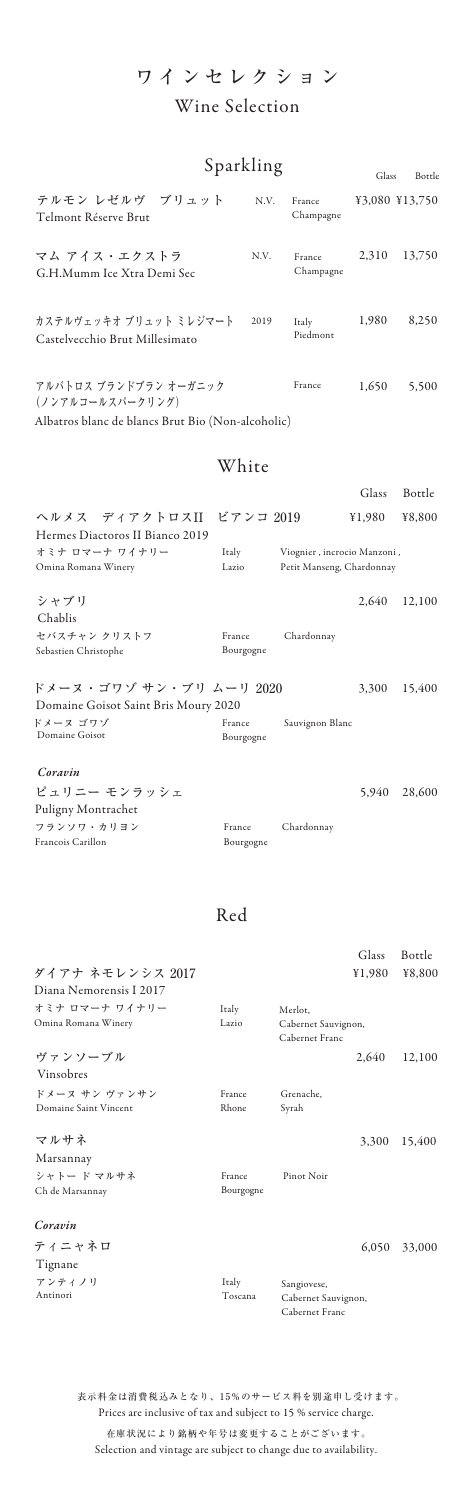表示料金は消費税込みとなり、15%のサービス料を別途申し受けます。 Prices are inclusive of tax and subject to 15 % service charge. 在庫状況により銘柄や年号は変更することがございます。 Selection and vintage are subject to change due to availability.

|                                        |                   |          |                 | Glass 120ml | Bottle 720ml |
|----------------------------------------|-------------------|----------|-----------------|-------------|--------------|
| 八海山白麹あわ瓶内二次発酵スパーリング                    |                   | 新潟県      | 大吟醸             |             | ¥20,900      |
| Hakkaisan Sparkling                    |                   | Niigata  | Daiginjo        |             |              |
|                                        |                   |          |                 |             |              |
| 八海山 特別本醸造                              |                   |          |                 | ¥1,760      | 7,150        |
| Hakkaisan                              |                   |          |                 |             |              |
| 新潟県                                    | 特別本醸造             |          |                 |             |              |
| Niigata                                | Tokubetsu Honjozo |          |                 |             |              |
| 赤武(あかぶ)-AKABU- 純米酒                     |                   |          |                 | 1,980       | 7,700        |
| Akabu Junmaishu                        |                   |          |                 |             |              |
| 岩手県                                    | 純米酒               |          |                 |             |              |
| Iwate                                  | Junmaishu         |          |                 |             |              |
| 鳳凰美田 ブラックフェニックス 純米吟醸                   |                   |          |                 | 2,420       | 8,800        |
| Hououbiden Black Phoenix Junmai Ginjo  |                   |          |                 |             |              |
| 栃木県                                    | 純米吟醸              |          |                 |             |              |
| Tochigi                                | Junmai Ginjo      |          |                 |             |              |
| 一ノ蔵 Madena (までな)                       |                   |          |                 |             | 13,100       |
| Ichinokura madena                      |                   |          |                 |             |              |
| 宮城県                                    | 純米酒               |          |                 |             |              |
| Miyagi                                 | Junmaishu         |          |                 |             |              |
| 醸し人九平次 純米大吟醸 彼の地                       |                   |          |                 |             | 15,400       |
| Kamoshikuheiji Junmai Daiginjo Kanochi |                   |          |                 |             |              |
| 愛知県                                    | 純米大吟醸             |          |                 |             |              |
| Aichi                                  | Junmai Daiginjo   |          |                 |             |              |
| 黒龍<br>大吟醸<br>龍                         |                   | 福井県      | 大吟醸             |             | 18,700       |
| Kokuryu Daiginjo Ryu                   |                   | Fukui    | Daiginjo        |             |              |
| 初亀 熟成純米大吟醸                             |                   | 静岡県      | 純米大吟醸           |             | 18,700       |
| Hatsukame Jyunmai daiginjo             |                   | Shizuoka | Junmai Daiginjo |             |              |
|                                        |                   |          |                 |             |              |
| 錦鯉                                     |                   |          |                 | 3,300       | 19,800       |
| Koi                                    |                   |          |                 |             |              |

Niigata 新潟県 Non-disclosed 非公開

### 日本酒

### Japanese Sake

## 焼 酎

### Shochu

Glass 60ml

### 梅 酒

### Plum Liqueur

| 芋猿       |               | Glass 60ml<br>¥1,430 |
|----------|---------------|----------------------|
| Imozaru  |               |                      |
| 熊本県      | 芋焼酎           |                      |
| Kumamoto | Potato Shochu |                      |
|          |               |                      |
| 鳥飼       |               | 1,430                |
| Torikai  |               |                      |
| 熊本県      | 米焼酎           |                      |
| Kumamoto | Rice Shochu   |                      |

Osaka 大阪府 Yamazaki Distillery Reserve Suntory Casked Umeshu 山崎溜所貯蔵 焙煎熟成梅酒 ¥1,650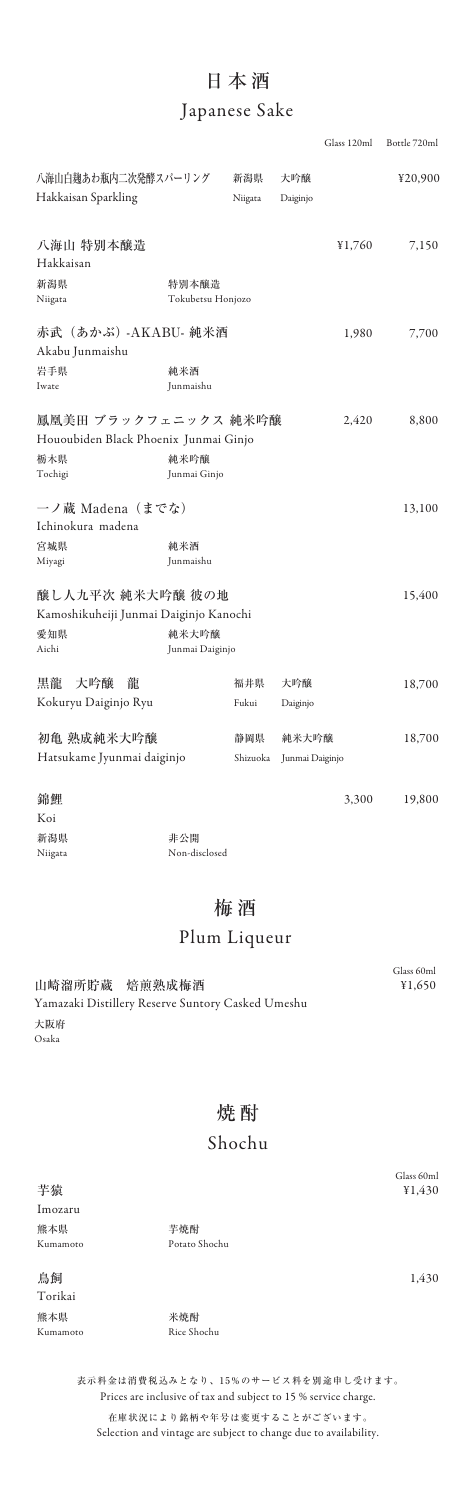在庫状況により銘柄や年号は変更することがございます。 Selection and vintage are subject to change due to availability.

## シェリー・ポート Fortified Wine

| ゴンザレス ティオペペ             |                              | ¥1,870 |
|-------------------------|------------------------------|--------|
| González Byass Tio Pepe | Jerez de la Frontera / Spain |        |
| ヒメネス スピノラ               |                              | 2.200  |
| Ximenez-Spinola         | Jerez de la Frontera / Spain |        |

| サンデマン ルビー ポート                           |                 | ¥1,760 |
|-----------------------------------------|-----------------|--------|
| Sandeman Ruby Port                      | Port / Portugal |        |
| グラハム・トゥニー 10年                           |                 | 3,080  |
| GRAHAM'S Tawny 10 years Port / Portugal |                 |        |

### Sherry

#### Port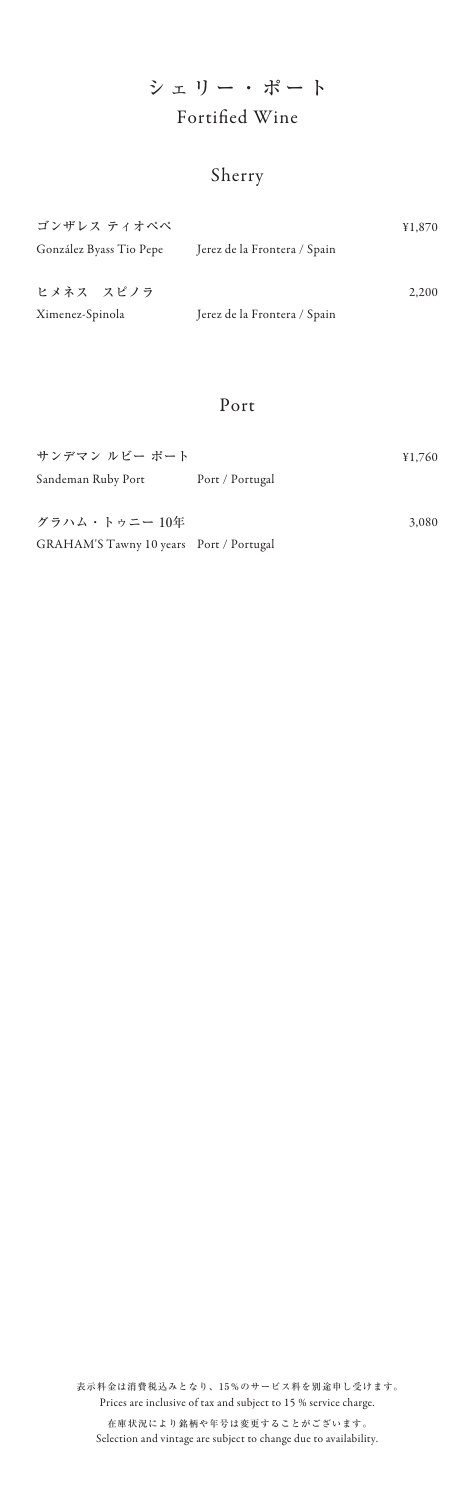在庫状況により銘柄や年号は変更することがございます。 Selection and vintage are subject to change due to availability.

## ソフトドリンク Soft Drinks & Juices

#### Still

### ビール Bottled

ミネラルウォーター Mineral Water

| コカコーラ<br>Coca-Cola                                                | ¥990  | フレッシュオレンジジュース ¥1,650<br>Fresh orange juice               |     |
|-------------------------------------------------------------------|-------|----------------------------------------------------------|-----|
| コカコーラ ゼロ<br>Coca-Cola Zero                                        | 990   | ジンジャーエール<br>Ginger ale                                   | 990 |
| アラン ミリア<br>ソーヴィニヨンブランジュース<br>Alain Milliat Sauvignion Blanc juice | 2.200 | アラン ミリア カベルネジュース - 2.200<br>Alain Milliat Cabernet juice |     |

| 品川クラフトビール           | Shinagawa Craft Beer          | ¥1,650 |
|---------------------|-------------------------------|--------|
| サントリー プレミアム モルツ     | Suntory Premium Malt's        | 1,430  |
| ギネススタウト             | Guinness Stout                | 1,430  |
| 金シャチ IPA            | Kinnsyachi IPA                | 1,760  |
| COEDO 紅赤            | COEDO Beniaka                 | 1,540  |
| COEDO 漆黒            | COEDO Shikkoku                | 1,540  |
| アサヒ ドライゼロ (ノンァルコール) | Asahi Dry Zero(Non-Alcoholic) | 1,100  |

Oolong tea ウーロン茶 990

| アクアパンナ 500ml      | Y1.100 | アクアパンナ 750ml      | ¥1.540 |
|-------------------|--------|-------------------|--------|
| Acqua Panna 500ml |        | Acqua Panna 750ml |        |

#### Sparkling

San Pellegrino 500ml サン ペレグリノ 500ml 1,100

San Pellegrino 750ml サン ペレグリノ 750ml 1,540

アサヒ ドライ プレミアム 熟撰 Asahi Dry Premium Jukusen 1,650

ドラフトビール Dra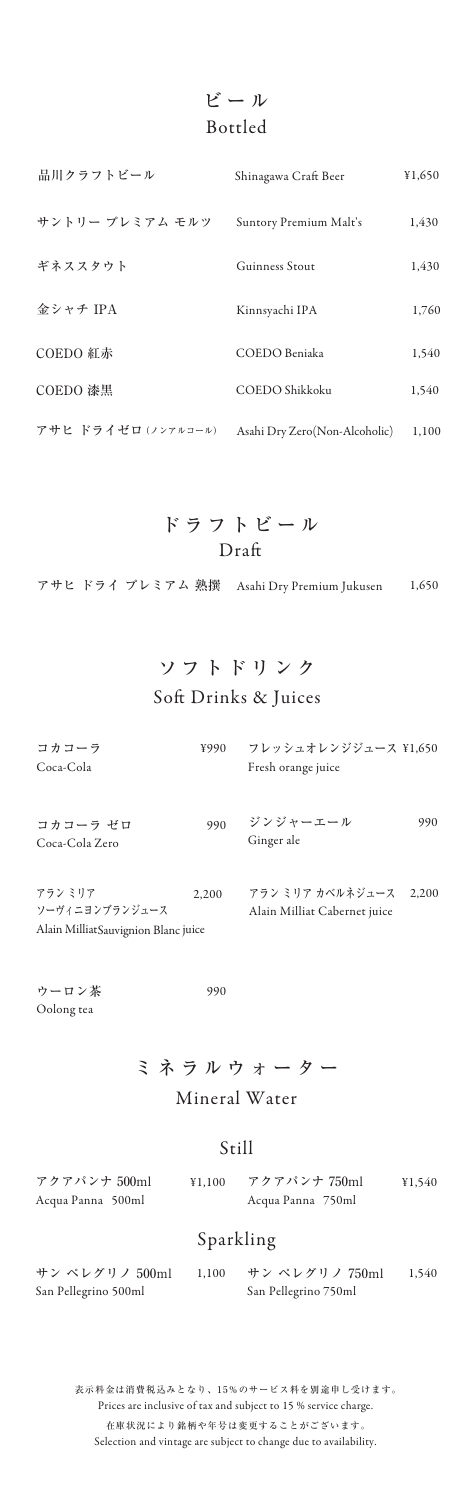食物アレルギー等、お体にあわない食材がございましたら、 ご注文の際にお申し付けくださいますようお願いいたします。 When placing your order, please inform us of any allergies or special dietary requirements that we should be aware of when preparing your menu.

## $17:00 \sim 22:00$ ライトミール Light Meal

| トレビーゾタルティーボ & 根菜サラダ サルサベルデ                                   | 2.750 |
|--------------------------------------------------------------|-------|
| Treviso tardivo leaves and roots cooked and raw, salsa verde |       |

Beef rib-eye steak sandwich with truffle fries 牛リブロースのステーキサンドウィッチ トリュフ風味フライドポテト添え 3,080

Monterey Jack cheese and bacon burger with truffle fries モントレージャックチーズとベーコンのハンバーガー トリュフ風味フライドポテト添え 3,430

Romaine lettuce, anchovy & parmesan cheese dressing, garlic toast & Serrano ham ロメインレタスのシーザーサラダ ガーリックトースト & ハモンセラーノハム 2,200

Berry bread sandwich with avocado, shrimps and eggs アボカドと小エビ、卵のベリーブレッドサンドウィッチ 2,750

Coconut chicken curry ココナッツチキンカレー 2,035

Truffle flavored fries トリュフ風味フライドポテト 1,310

$$
\text{13.300} \times \text{13.300} \times \text{14.30}
$$
\n
$$
\text{15.300} \times \text{16.30}
$$
\n
$$
\text{17.300} \times \text{18.300}
$$
\n
$$
\text{18.300} \times \text{18.300}
$$
\n
$$
\text{19.300} \times \text{19.300}
$$

アメリカンクラブハウスサンドウィッチ トリュフ風味フライドポテト添え 2,640

American club house sandwich with truffle fries

1,650 バジルのミネストローネ リコッタチーズ&ブリュスケッタ Basil pesto minestrone soup with ricotta cheese bruschetta

Cake set ケーキセット Please ask our team for details. 詳しくはスタッフにお問い合わせください。 2,200

| 日本&イタリアのチーズセレクション (5種)               | ¥4,950 |
|--------------------------------------|--------|
| Japanese & Italian cheeses (5 kinds) |        |

サルーミ 5種 ピクルス&ブリュスケッタ 4,400 5 kinds of our cold cuts served with pickles & bruschetta

### デザート Dessert

#### $17:00 \sim 21:00$

Fruit tomato semifreddo with Oishi plum sorbet フルーツトマトセミレッド 大石プラムのソルベ 2,200

抹茶のティラミス あま酒のソルベ Matcha tiramisù with amazake sorbet

¥2,200

Peach quartetto 桃のカルテット

#### サルーミ & チーズセレクション 4,950 Cold cut & cheese selection